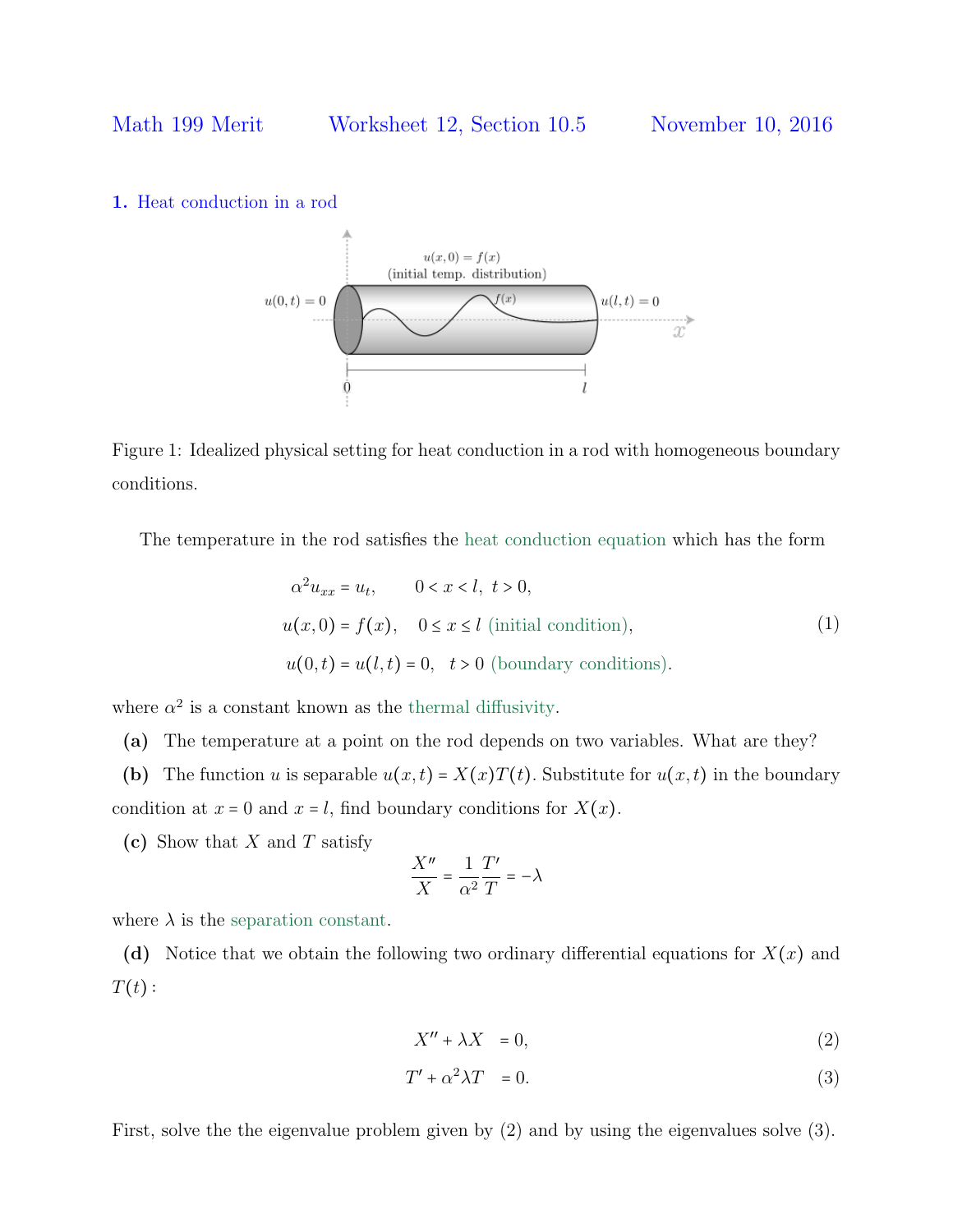(e) Note that if  $X_n(x)$  and  $T_n(t)$  are the eigenfunctions corresponding to eigenvalues  $\lambda_n$ , then  $u_n(x,t) = X_n(x)T_n(t)$  is a solution for (1). Therefore, we can assume that

$$
u(x,t) = \sum_{n=1}^{\infty} c_n X_n(x) T_n(t).
$$
 (4)

Based on that, write  $u(x, t)$  as in (4).

(f) Determine the coefficients  $c_n$  (Hint: use the initial condition given in (1) and Fourier sine series).

Congratulations, now you know how to solve a heat conduction equation. $\odot$ 

Let's practice to improve your new skill!

### 2. Separation of variables

Find the solution of the heat conduction problem

$$
u_{xx} = 4u_t, \ 0 < x < 2, \ t > 0;
$$
\n
$$
u(0, t) = u(2, t) = 0, \ t > 0;
$$
\n
$$
u(x, 0) = 12\sin\left(\frac{9\pi x}{2}\right) - 7\sin\left(\frac{\pi x}{2}\right).
$$

#### 3. Heat Conduction Equation

Suppose that we have an insulated wire of length 1, such that the ends of the wire are embedded in ice (temperature 0). Let  $\alpha^2 = 0.003$ . Then suppose that initial heat distribution is  $u(x, 0) = 50x(1-x)$ . Find the temperature function  $u(x, t)$ . After formulating  $u(x, t)$ , check that  $u(x, t)$  can be plotted as in the Figure 2 (Hint: Write  $f(x)$  as sine series for  $0 < x < 1$ ).



Figure 2: Plot of the temperature of the wire,  $u(x, t)$ , at position x at time t.